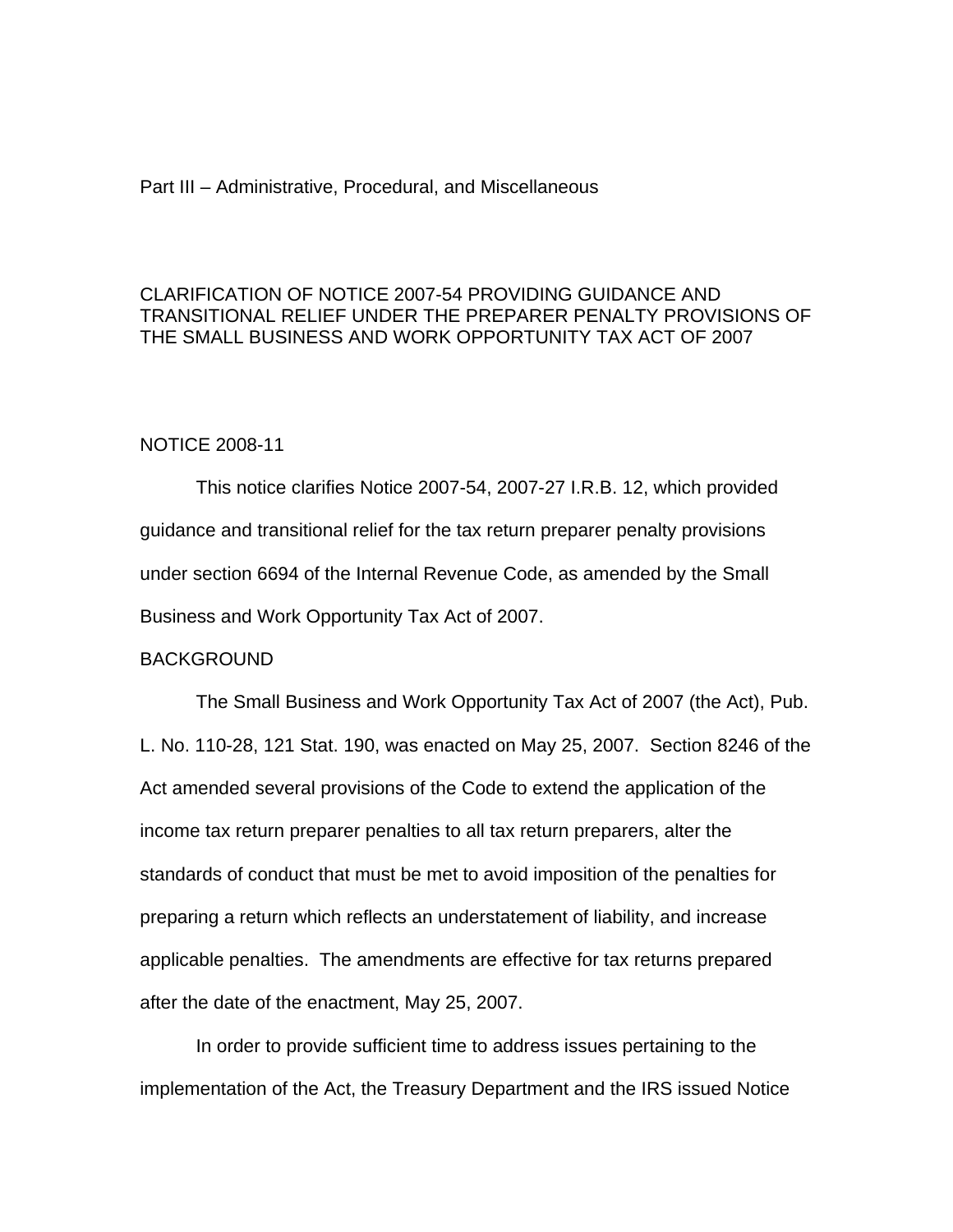2007-54 on June 11, 2007, and which provided the following transitional relief: For income tax returns, amended returns, and refund claims, the standards set forth under the previous law and current regulations under section 6694 will be applied in determining whether the IRS will impose a penalty under section 6694(a), as amended by the Act. Notice 2007-54 provided that generally, in applying transitional relief for income tax returns, amended returns or refund claims, disclosure would be adequate if made on a Form 8275, Disclosure Statement, or Form 8275-R, Regulation Disclosure Statement, attached to the return, amended return, or refund claim, or pursuant to the annual revenue procedure authorized in Treasury Regulation sections 1.6694-2(c)(3) and 1.6662-  $4(f)(2)$ .

Notice 2007-54 further provided that for all other returns, amended returns, and claims for refund, including estate, gift, and generation-skipping transfer tax returns, employment tax returns, and excise tax returns, the reasonable basis standard set forth in the regulations issued under section 6662, without regard to the disclosure requirements contained therein, will be applied in determining whether the IRS will impose a penalty under section 6694(a).

Notice 2007-54 provided that the transitional relief applies to all returns, amended returns, and refund claims due on or before December 31, 2007 (determined with regard to any extension of time for filing), and to 2007 employment and excise tax returns due on or before January 31, 2008. Notice 2007-54 also provided that no transitional relief was provided under section

2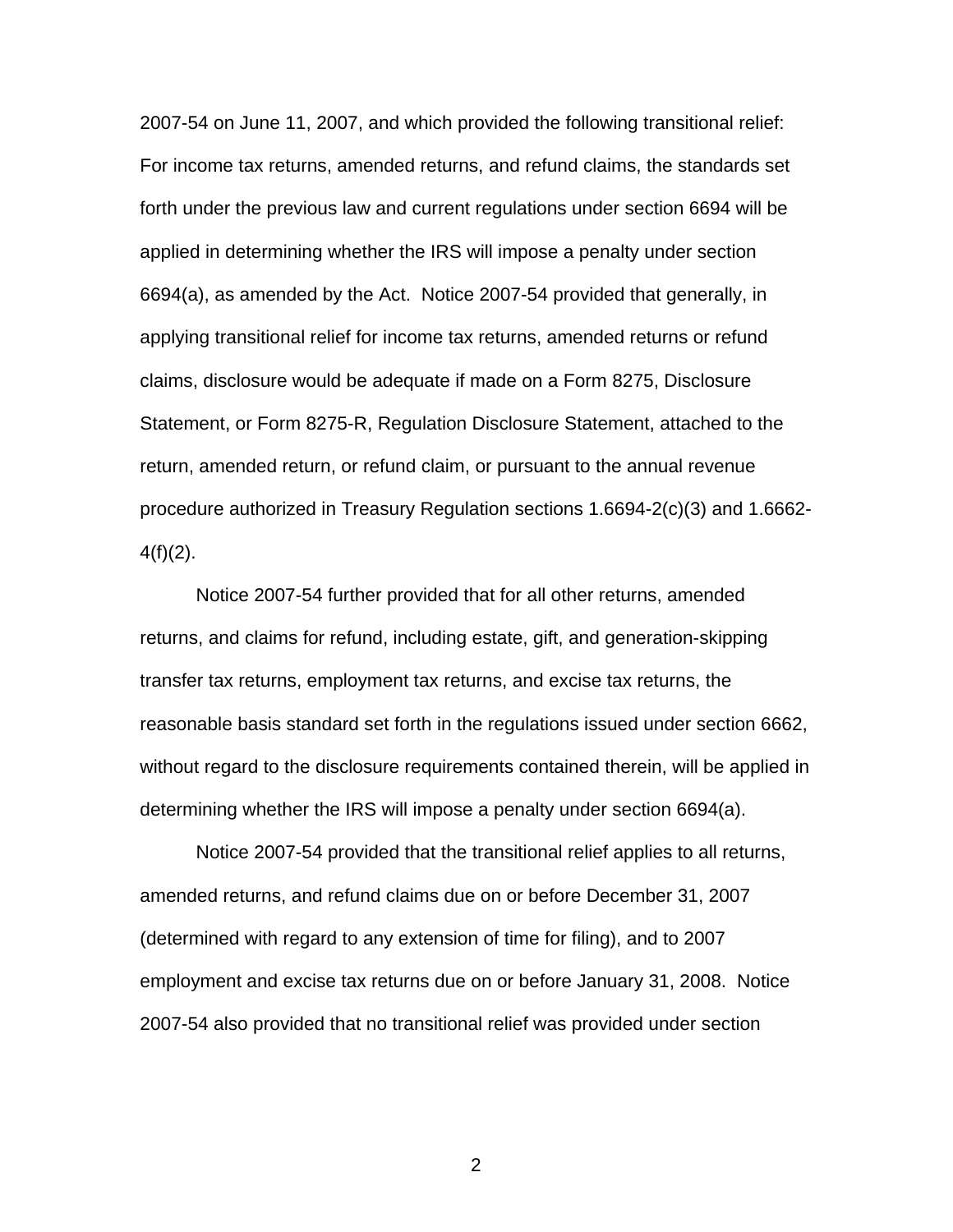6694(b) as transitional relief is not appropriate for tax return preparers who exhibit willful or reckless conduct, regardless of the type of return prepared. TRANSITIONAL RELIEF CLARIFICATIONS

Questions have arisen regarding the extent to which amended returns or claims for refund qualify for transitional relief under Notice 2007-54. There is no set due date for such returns and claims other than prior to the expiration of the period proscribed by the applicable statute of limitations. The transitional relief described in Notice 2007-54 applies to timely amended returns or claims for refund (other than 2007 employment and excise tax returns) filed on or before December 31, 2007, and to timely amended employment and excise tax returns or claims for refund filed on or before January 31, 2008 .

Questions have arisen regarding the extent to which original tax returns due on extension after December 31, 2007, but filed before December 31, 2007, qualify for transitional relief. The transitional relief described in Notice 2007-54 applies to original returns (other than 2007 employment and excise tax returns) filed on or before December 31, 2007, and to original employment and excise returns filed on or before January 31, 2008.

Questions have also arisen regarding the extent to which advice rendered by nonsigning preparers qualifies for transitional relief under Notice 2007-54. The transitional relief described in Notice 2007-54, as clarified by this notice, applies to nonsigning preparers for advice provided on or before December 31, 2007.

3